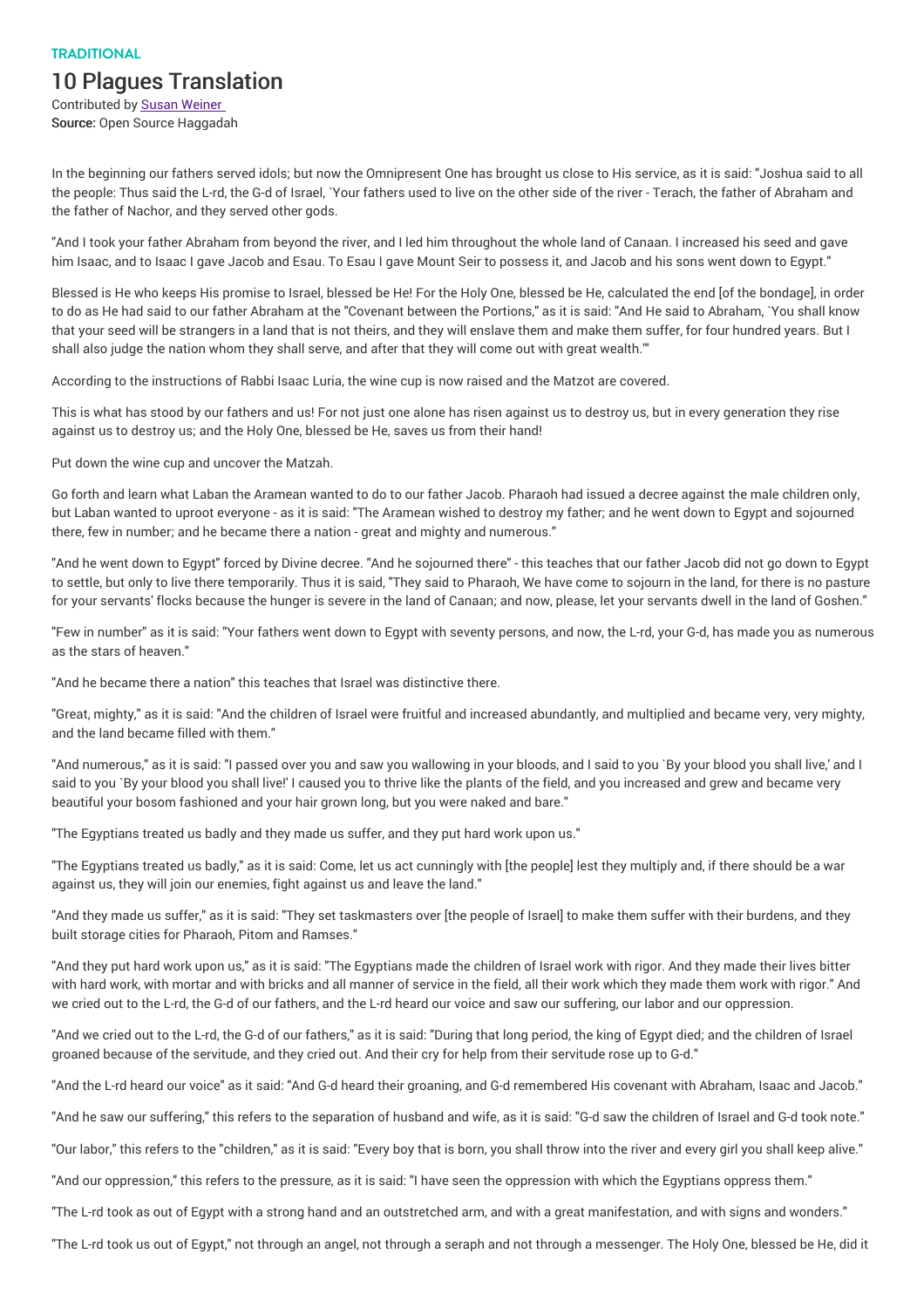## in His glory by Himself!

Thus it is said: "In that night I will pass through the land of Egypt, and I will smite every first-born in the land of Egypt, from man to beast, and I will carry out judgments against all the gods of Egypt, I the L-rd."

"I will pass through the land of Egypt," I and not an angel;

"And I will smite every first-born in the land of Egypt," I and not a seraph;

"And I will carry out judgments against all the gods of Egypt," I and not a messenger;

"I- the L-rd," it is I, and none other!

"With a strong hand," this refers to the dever (pestilence) as it is said: "Behold, the hand of the L-rd will be upon your livestock in the field, upon the horses, the donkeys, the camels, the herds and the flocks, a very severe pestilence."

"And with an outstretched arm," this refers to the sword, as it is said: "His sword was drawn, in his hand, stretched out over Jerusalem."

"And with a great manifestation," this refers to the revelation of the Shechinah (Divine Presence), as it is said: "Has any G-d ever tried to take for himself a nation from the midst of another nation, with trials, signs and wonders, with war and with a strong hand and an outstretched arm, and with great manifestations, like all that the L-rd your G-d, did for you in Egypt before your eyes!"

"And with signs," this refers to the staff, as it is said: "Take into your hand this staff with which you shall perform the signs."

"And wonders," this refers to the blood, as it is said: "And I shall show wonders in heaven and on earth.

When saying the following words "blood, and fire, and pillars of smoke," spill three times from the wine in the cup. Do not remove wine by dipping a finger, but by spilling from the cup itself, and do so into a broken/chipped dish. (Have in mind that the cup symbolizes the aspect of malchut which contains an aspect of "anger and indignation." By means of our faculty of binah (understanding) we pour out [that aspect of "anger and indignation" - by spilling from the wine in the cup into a broken dish which represents kelipah, i.e., that which is called accursed [the principle of evil]).

Blood, and fire, and pillars of smoke

Another explanation: "Strong hand" indicates two [plagues]; "Outstretched arm," another two; "Great manifestation," another two; "Signs," another two; and "Wonders," another two.

These are the Ten Plagues which the Holy One, blessed be He, brought upon the Egyptians, namely as follows:

Spill one drop of wine for each of the ten plagues:

Blood (Dam)

Frogs (Tzfardea)

Lice (Kinim)

Beasts (Arov)

Pestilence (Dever)

Boils (Shchin)

Hail (Barad)

Locusts (Arbe)

Darkness (Choshech)

Slaying of the First-born (Makat Bechoroth)

Rabbi Judah called the plagues by this mnemonic: Spill three drops of wine, one for each watchword: DeTZaKh ADaSH BeACHaB.

Rabbi Jose the Galilean said: How do we know that the Egyptians were smitten with ten plagues in Egypt, and with fifty plagues by the Red Sea? With regards to Egypt, it is written: " Then the magicians said unto Pharaoh, This is the finger of God: and Pharaoh's heart was hardened, and he hearkened not unto them; as the Lord had said." (Exodus 8:19 KJV/ Exodus 8:15 JPS)With respect to the Red Sea, it is written: "And Israel saw that great work which the Lord did upon the Egyptians: and the people feared the Lord, and believed the Lord, and his servant Moses." (Exodus 14:31) One finger for each plague on land: ten plagues. But at the Red Sea, the whole hand of God, five fingers ten times: fifty plagues.

Rabbi Eliezer said: How can we show that each and every plague the Holy One, Blessed be He, visited upon the Egyptians had the force of four plagues? It is told: "He cast upon them the fierceness of his anger, wrath, and indignation, and trouble, by sending evil angels among them." (Psalm 78:49) "Wrath" makes one; "indignation", two; "trouble" three; "sending evil angels" makes it fourfold. Thus, we can say that